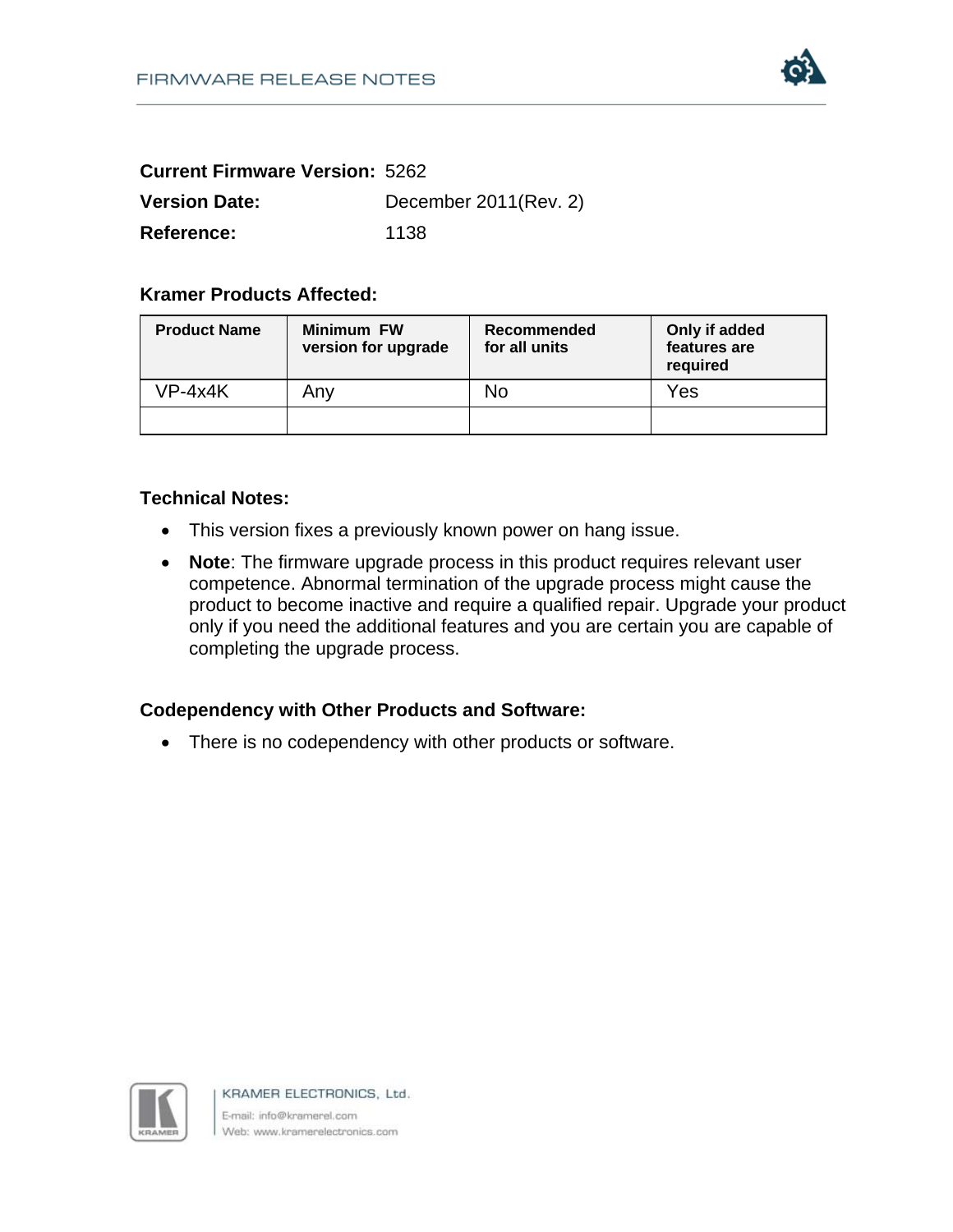

| <b>Current Firmware Version: 5262</b> |                       |
|---------------------------------------|-----------------------|
| <b>Version Date:</b>                  | December 2011(Rev. 2) |
| <b>Reference:</b>                     | 1138                  |

The following changes were made in this version:

### **Fixes:**

• The following problem was fixed: if RS-232 data is received by the VP-4x4K during its power on sequence, the device could hang.

### **Known Issues:**

• Install only on the recommendation of the Kramer technical support staff.

# **Preceding Firmware Version:** 3295



KRAMER ELECTRONICS, Ltd. E-mail: info@kramerel.com Web: www.kramerelectronics.com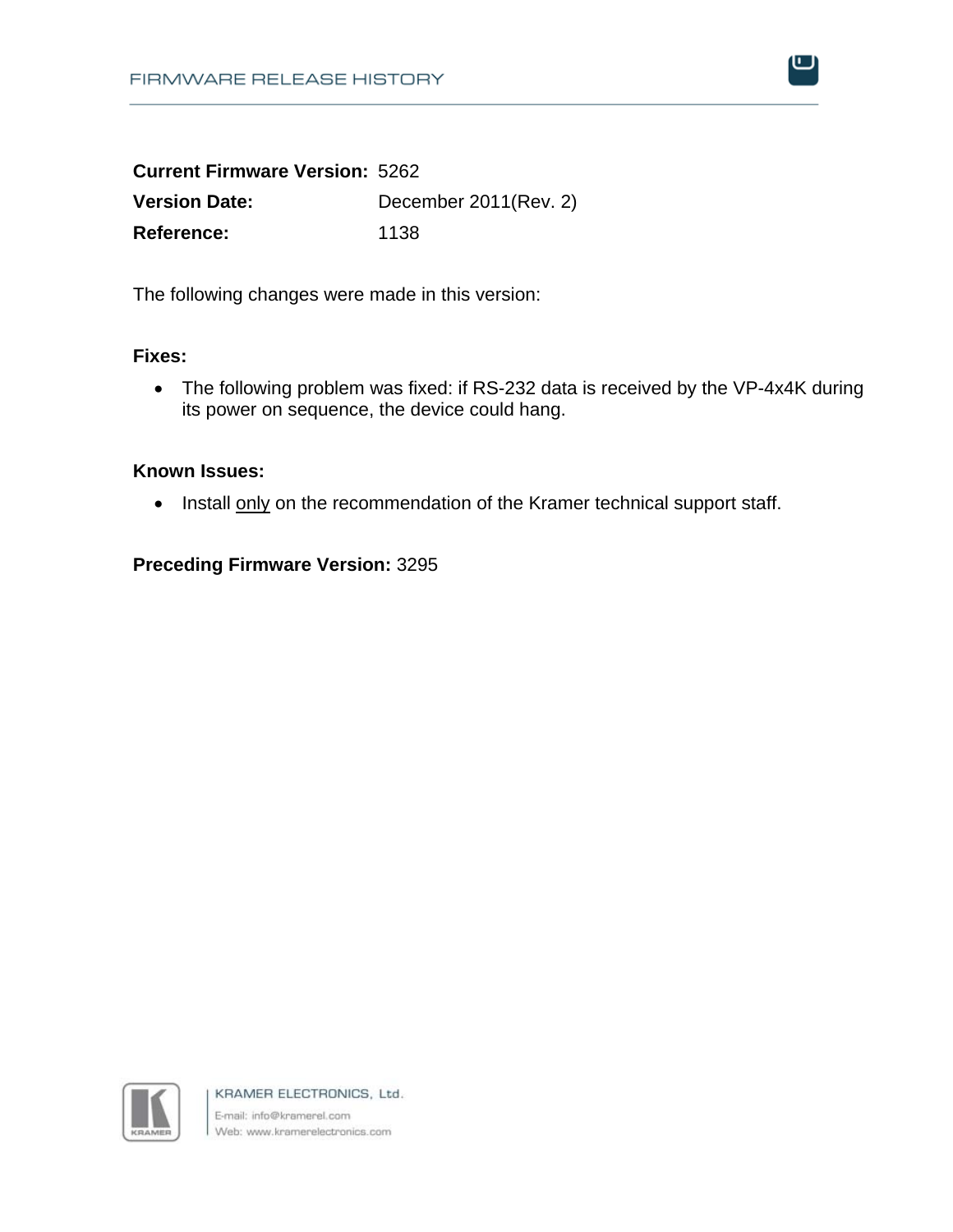**Preceding Firmware Version:** 3295 **Version Date:** December 2010 **Reference:** 6508

The following changes were made in this version:

### **Added Features:**

- Added signal validity commands.
- Added protocol identification display.

#### **Fixes:**

• Fixed communication bug in the boot loader.

### **Modifications:**

• Removed start LF in Protocol 3000.

# **Known Issues:**

- Install only on the recommendation of the Kramer technical support staff.
- Installation of this firmware when not required may cause the machine to stop functioning.

**Preceding Firmware Version:** 3101